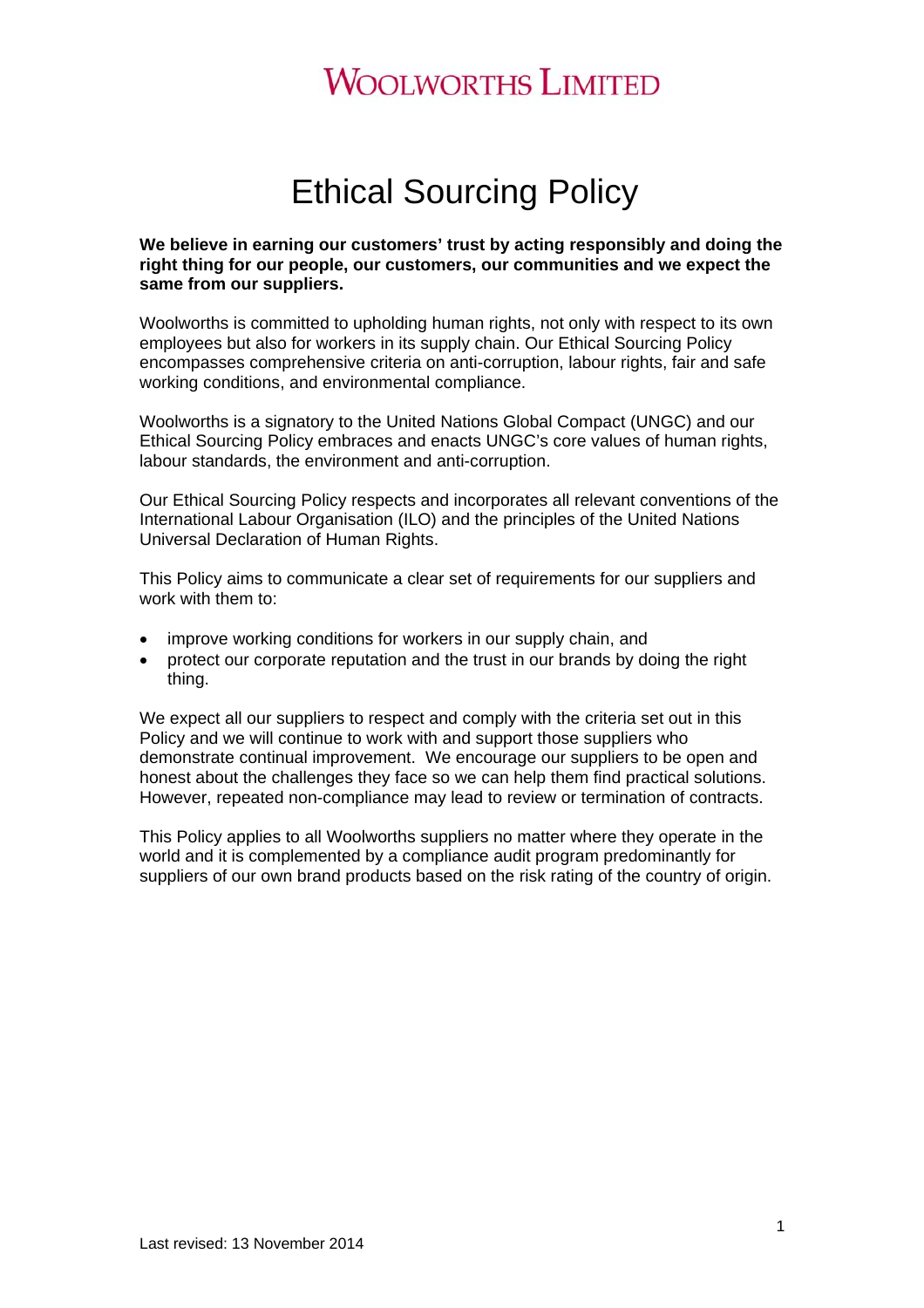#### **Compliance with international labour standards and national legislation**

This Policy sets minimum requirements. Suppliers are expected to implement and maintain systems to achieve compliance with this Policy as well as national laws. Where the provisions of the law and this Policy address the same subject, whichever affords greater protection applies (refer to Appendix 1).

Suppliers should communicate this code to their own suppliers and, where reasonably practicable, extend the principles of this Policy through their supply chain.

We are committed to working with our suppliers to implement improvement plans and help them achieve compliance.

### **Ethical Sourcing Criteria**

## **1. Bribery and Corruption**

1.1 Suppliers shall not engage in acts of bribery and corruption.

### **2. Labour Rights**

- 2.1 Employment is freely chosen. The use of forced, bonded or involuntary prison labour when not in accordance with Convention 29 is prohibited.
- 2.2 Workers are not permitted or encouraged to incur debt through recruitment fees, fines or other means.
- 2.3 Workers are not required to lodge deposits or their identity papers with their employer and are free to leave their employer after reasonable notice.
- 2.4 Workers are free to leave the workplace after their shift.

#### **3. Freedom of association and the right to collective bargaining are respected**

- 3.1 Workers, without distinction, have the right to join or form trade unions of their own choosing and to collectively bargain, without prior authorisation from suppliers' management.
- 3.2 The employer adopts an open attitude towards the activities of trade unions and their organisational activities and does not interfere with or prevent such legitimate activities.
- 3.3 Workers' representatives of trade union members are not discriminated against or penalised because of their membership in or affiliation with trade unions and their legitimate trade union activities.
- 3.4 Supplier shall give workers representatives access to the workplace to carry out their representative functions in the workplace.
- 3.5 Where the right to freedom of association and collective bargaining is restricted under law, the employer facilitates, and does not hinder, the development of parallel means for independent and free association and bargaining.

#### **4. Working Conditions, Health & Safety**

4.1 A safe and hygienic working environment shall be provided, bearing in mind the prevailing knowledge of the industry and of any specific hazards. Adequate steps shall be taken to prevent accidents and injury to health in the working environment.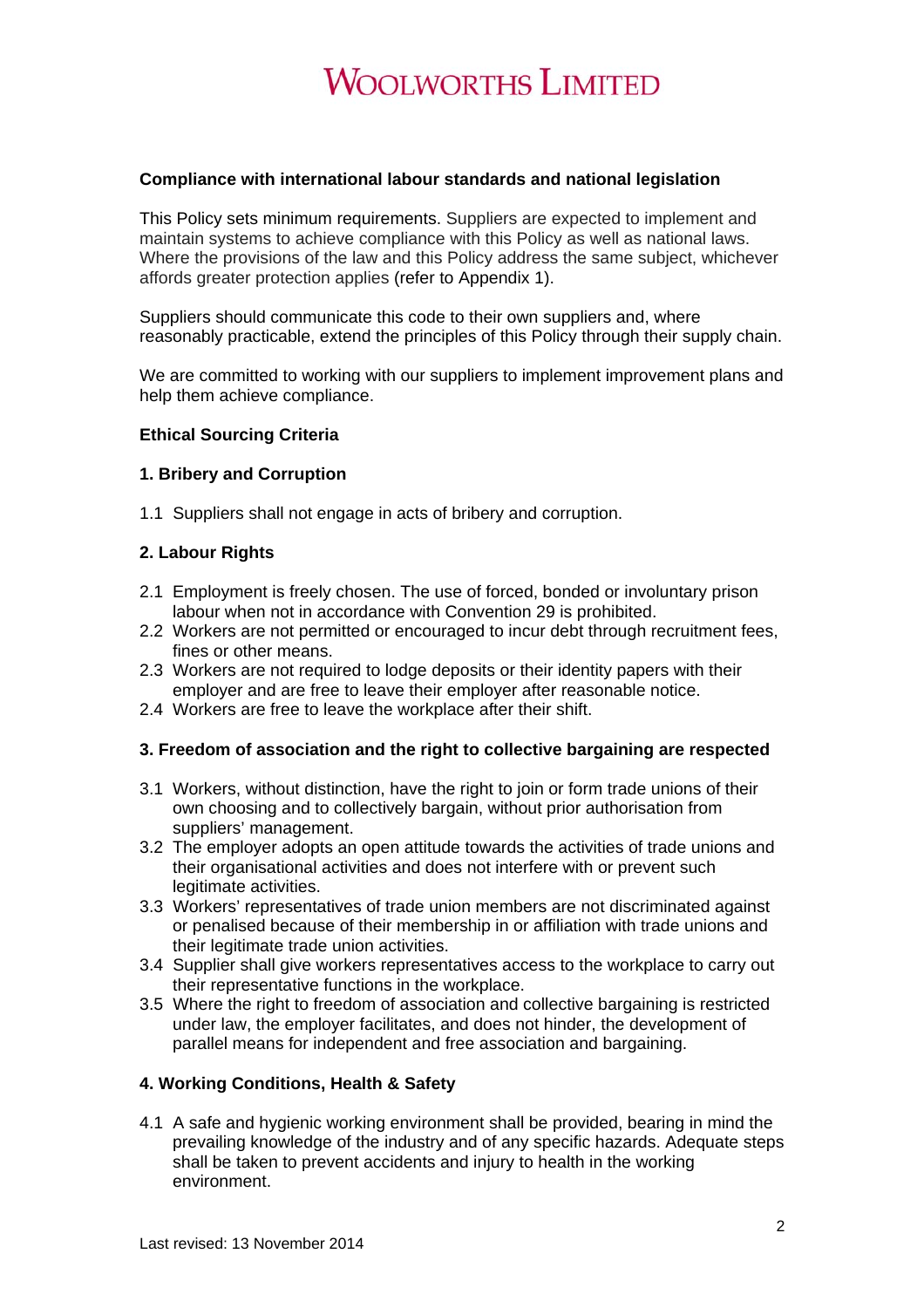- 4.2 Suppliers shall provide adequate safeguards against fire and shall ensure strength, stability and safety of buildings and equipment (including residential accommodation where provided).
- 4.3 Workers shall receive regular and recorded health and safety training, and such training shall be repeated for new or reassigned workers.
- 4.4 Access to clean toilet facilities and to clean and drinkable water and, if relevant, sanitary facilities for food preparation and storage shall be provided.
- 4.5 Accommodation, where provided, shall be clean, safe, and meet the basic needs of the workers.
- 4.6 Suppliers shall ensure that personal protective equipment is available and workers are trained in its use. Safeguards on machinery must meet or exceed local laws.
- 4.7 Suppliers shall assign responsibility for health and safety to a senior management representative.

## **5. Child Labour**

- 5.1 Use of child labour is strictly prohibited. If children are found to be working directly or indirectly for the supplier, the supplier shall seek a sensitive and satisfactory solution that puts the best interest of the child first.
- 5.2 Suppliers shall comply with the national minimum age for employment or the age of completion of compulsory education and shall not employ any person under the age of 15, whichever of these is higher. However, if local minimum age law is set at 14 years of age in accordance with developing country exceptions under ILO Convention 138, this lower age may apply.
- 5.3 Young workers under 18 years of age must not be employed to work at night in accordance with the ILO Convention 090.
- 5.4 Young workers must not be employed in conditions which compromise their health, safety or moral integrity, and/or which harm their physical, mental, spiritual, moral or social development.

The term "child labour" is often defined as work that deprives children of their childhood, their potential and their dignity, and that is harmful to physical and mental development.

Child labour refers to work that:

- Is mentally, physically, or morally harmful to children;
- Can negatively affect their mental, physical, or social development, and
- Interferes with their schooling:
	- o by depriving them of the opportunity to attend school;
	- o by obliging them to leave school prematurely; or
	- o by requiring them to attempt to combine school attendance with excessively long and heavy work.

Not all work done by children should be classified as child labour that is to be targeted for elimination. Children's or adolescents' participation in work that does not affect their health and personal development or interfere with their schooling, is generally regarded as being something positive. This includes activities such as helping their parents around the home, assisting in a family business or earning pocket money outside school hours and during school holidays. These kinds of activities contribute to children's development and to the welfare of their families;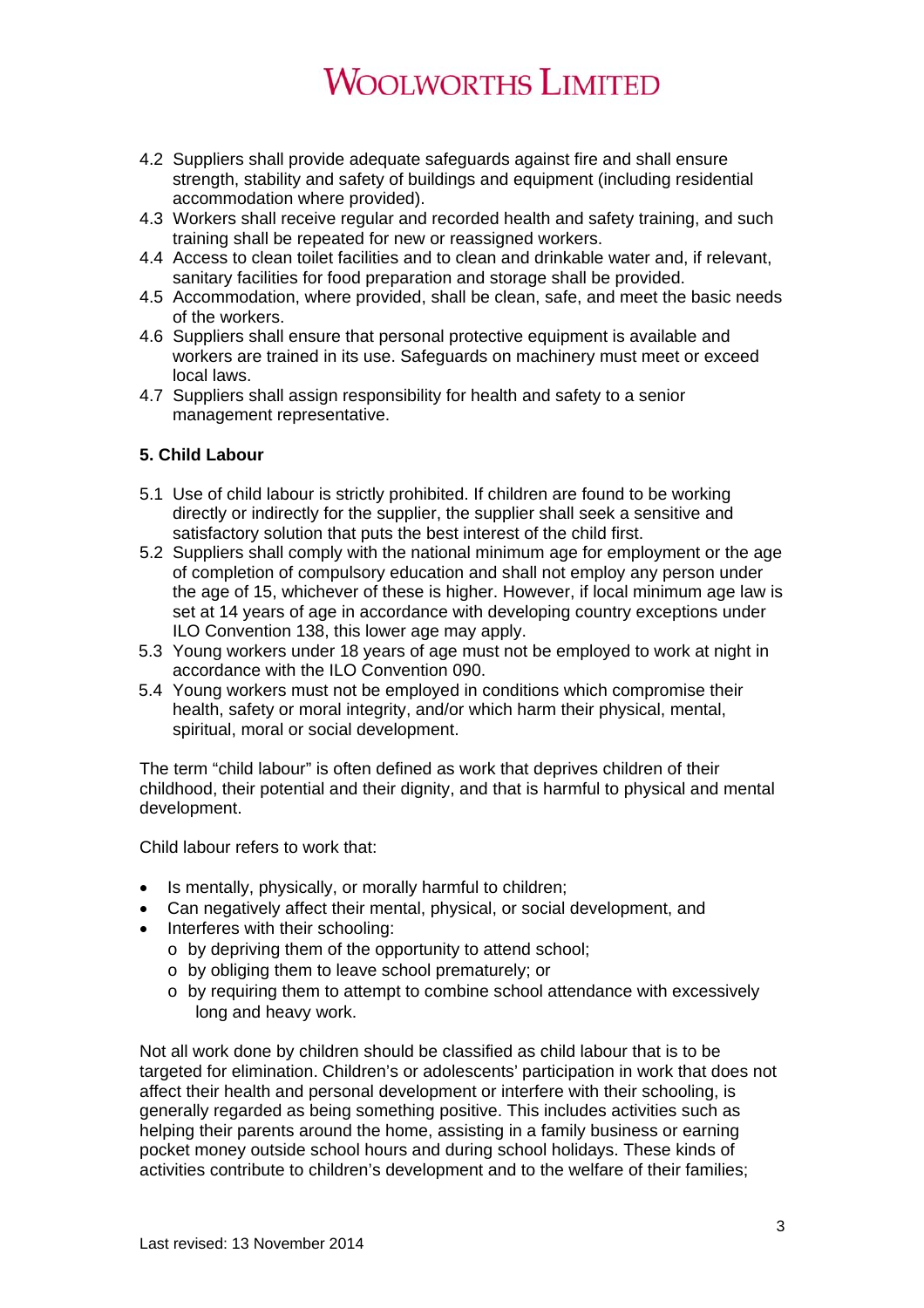they provide them with skills and experience, and help to prepare them to be productive members of society during their adult life.

# **6. Living Wages**

- 6.1 Wages and benefits paid for a standard working week shall meet or exceed, national legal standards or industry benchmark standards, whichever is higher. In any event wages should always be enough to meet basic needs and to provide some discretionary income for workers and their families.
- 6.2 All workers shall be provided with written and understandable information about their employment conditions in respect to wages before they enter employment and about the particulars of their wages for the pay period concerned each time that they are paid.
- 6.3 Deductions from wages as a disciplinary measure or any deductions from wages not provided for by Law shall not occur without the expressed permission of the worker concerned. All disciplinary measures should be recorded.

# **7. Working Hours**

- 7.1 Working hours comply with any Law and benchmark industry standards, whichever affords greater protection to ensure the health, safety and welfare of workers.
- 7.2 In any event, workers shall not on a regular basis be required to work in excess of 48 hours (excluding overtime) per week and shall be provided with at least one day off for every 7 day period on average. Overtime shall be voluntary, shall not be excessive, shall not be demanded on a regular basis and shall always be compensated at a premium rate.
- 7.3 Suppliers shall respect all workers rights to breaks during work shifts
- 7.4 Suppliers shall comply with national/local laws for workers' entitlements to public and annual holidays.

## **8. Discrimination**

- 8.1 There is no discrimination in hiring, compensation, access to training, pay, benefits, promotion, discipline, termination or retirement based on race, caste, social background, disease, ethnic and national origin, religion, age, disability, gender, pregnancy, marital status, sexual orientation, union membership or political affiliation.
- 8.2 Terms and conditions of employment shall be based on an individual's ability to do the job, not their personal characteristics or beliefs.
- 8.3 Suppliers shall treat all workers with respect and dignity.

## **9. Regular Employment**

- 9.1 To every extent possible work performed must be on the basis of recognised employment relationship established through national law and practice and international labour standards whichever affords greater protection.
- 9.2 Obligations to employees under labour or social security laws and regulations arising from the regular employment relationship shall not be avoided through the use of labour-only contracting, sub-contracting, or home-working arrangements, or through apprenticeship schemes where there is no real intent to impart skills or provide regular employment, nor shall any such obligations be avoided through the excessive use of fixed-term contracts of employment.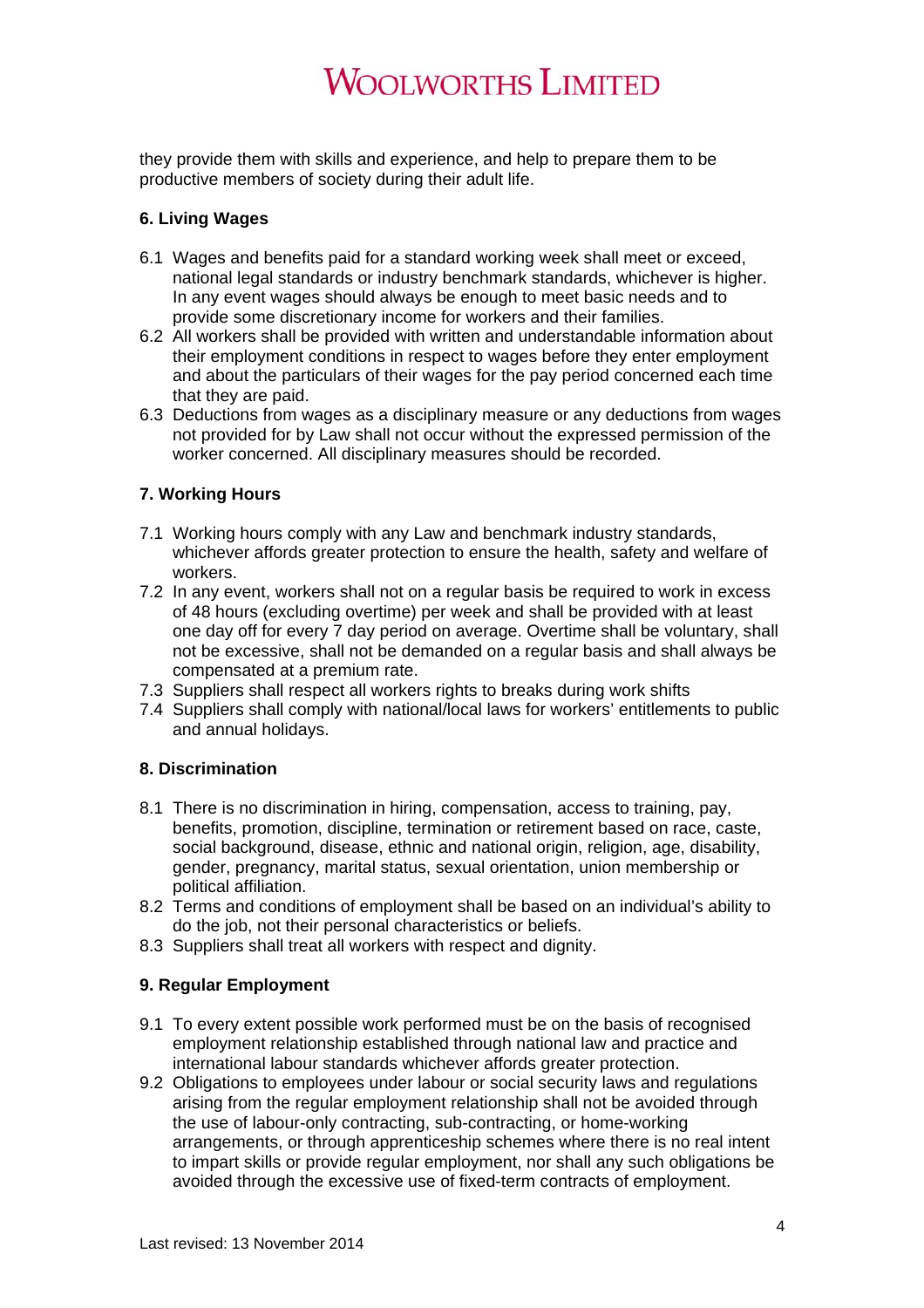## **10. Harsh or Inhumane Treatment**

10.1 Physical abuse or discipline, the threat of physical abuse, sexual or other harassment and verbal abuse or other forms of intimidation shall be prohibited.

## **11. Entitlement to Work and Immigration**

- 11.1 Only workers with a legal right to work shall be employed or used by the supplier.
- 11.2 All workers, including employment agency staff must be validated by the supplier for their legal right to work by reviewing original documentation.
- 11.3 The supplier shall implement processes to enable adequate control over agencies with regards to the above points and related legislation.

# **12. Sub-Contracting and Home Working**

- 12.1 There shall be no sub-contracting unless previously agreed with Woolworths Limited.
- 12.2 Suppliers must have adequate processes in place for properly managing subcontracting and home working to ensure sub-contractors do not abuse, exploit or provide unsafe working conditions for their employees.

# **13. Environmental Compliance**

- 13.1 The facility shall comply with national and local environmental laws and regulations.
- 13.2 The facility shall dispose of its production waste in accordance with local environmental laws and regulations.
- 13.3 The facility must have identified and documented its key environmental impacts and implemented controls to eliminate or minimise its impact on the environment with respect to solid waste disposal, hazardous chemicals storage and management, air and water emissions.

## **Key Contacts**

For more information on Woolworths Limited's Ethical Sourcing and Sustainability policies visit our website at www.woolworthslimited.com.au

If you are an existing or prospective supplier with questions or comments, please contact us at consumergoodsquality@woolworths.com.au